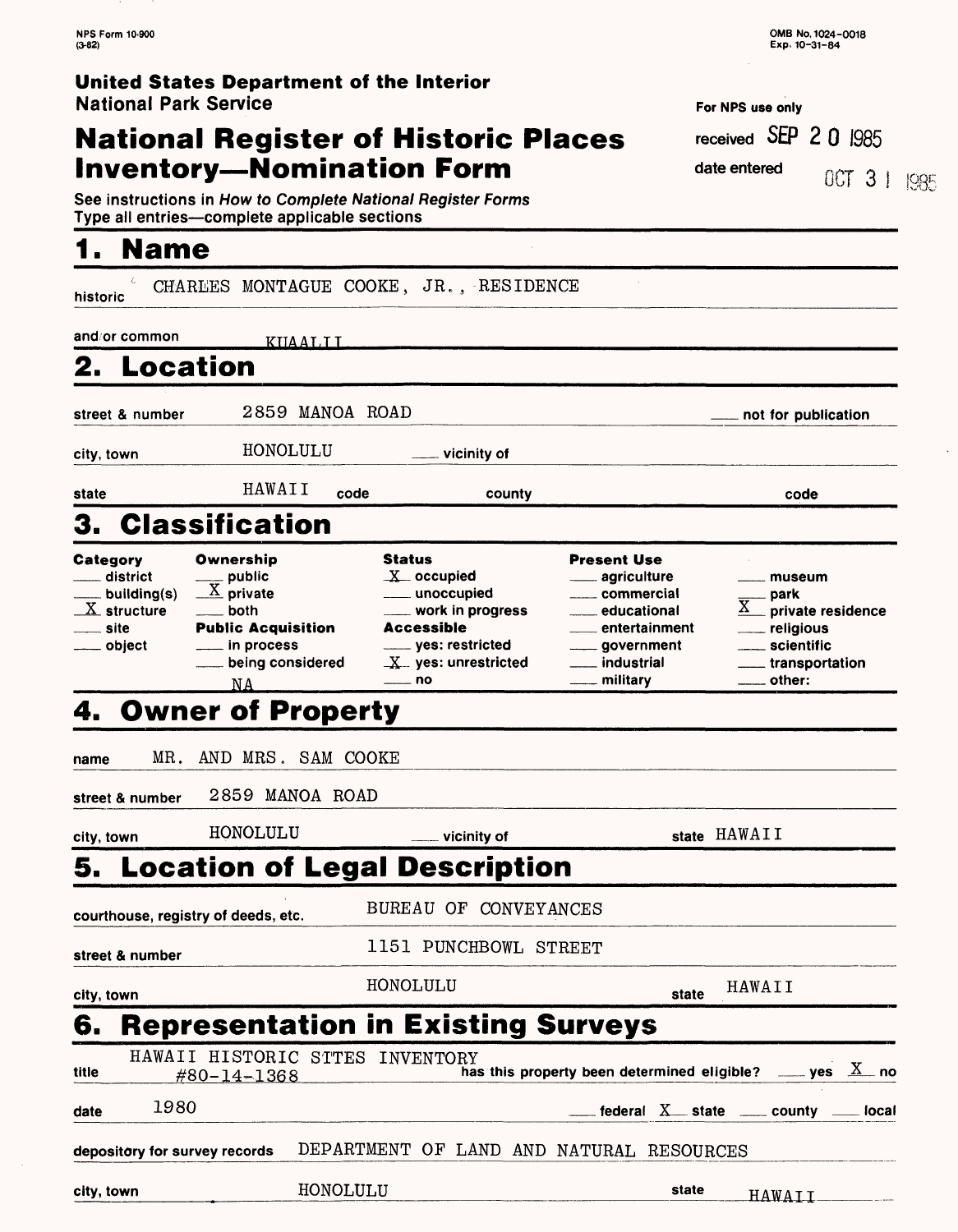## 7. Description

| <b>Condition</b><br>$\overline{X}$ excellent | <b>Check one</b><br>____ deteriorated | <b>Check one</b><br>$X$ unaltered<br>$X$ original site |      |
|----------------------------------------------|---------------------------------------|--------------------------------------------------------|------|
| $\equiv$ good                                | ruins                                 | altered                                                | date |
| fair                                         | unexposed                             | moved                                                  |      |

**Describe the present and original (if known) physical appearance**

The Charles Montague Cooke Jr. residence is a two-story Tudor revival style house. The house is situated at the top of a hill in Manoa valley and has a large front lawn gracefully landscaped with several mature monkey pod and shower trees. The house is separated from the road by a stone wall, and a<br>circular drive provides vehicular access to the property. The circular drive provides vehicular access to the property. house is characterized by its steep gable roof, prominent porte-cochere, and a facade featuring blue stone on the first story and half-timber and stucco on the second.

The main body of the house is three bays wide, with a kitchen wing extending off the right (makai, ocean) side. The center bay is dominated by a porte-cochere which has blue stone piers supporting a second floor sitting room that is capped by a gabled roof. The porte-cochere's sitting room was added in 1937 and contains double-hung sash windows on the left and front sides. Openings on the right (makai, ocean) side are only screened. A massive wood door with wrought iron fixtures leads from the porte-cochere into the house. Above the porte-cochere a gabled dormer, treated in a half-timber and stucco manner, breaks the roofline of the house.

Both the left and right bays of the main house terminate with high pitched auxiliary gables with finials. The left bay has on the first story a pair of sliding doors, each of which has a window of twenty-five panes. Two twenty-one light transoms extend over this doorway, which leads into the living room. Consoles "support" the outset second story which contains four casement windows. The gable has a pair of casement windows that provide light and ventilation for the attic. The right bay repeats the left, only instead of sliding doors on the first story, there are three casement windows with twelve light transoms.

The kitchen wing has three 16 x 1 double hung sash windows, and a gabled entry. A bell next to the doorway was originally used to call the dairy workers in from the fields for lunch. A blue stone chimney is at the end of this wing. It originally was used in conjunction with the kitchen's wood stove. Another bluestone chimney is at the other end of the house and services the living room fireplace.

The second floor of the kitchen wing originally contained a sleeping porch, but in recent years this was converted to a den. A gabled entry at the end of the kitchen wing provides access to a basement kitchen and maid's quarters.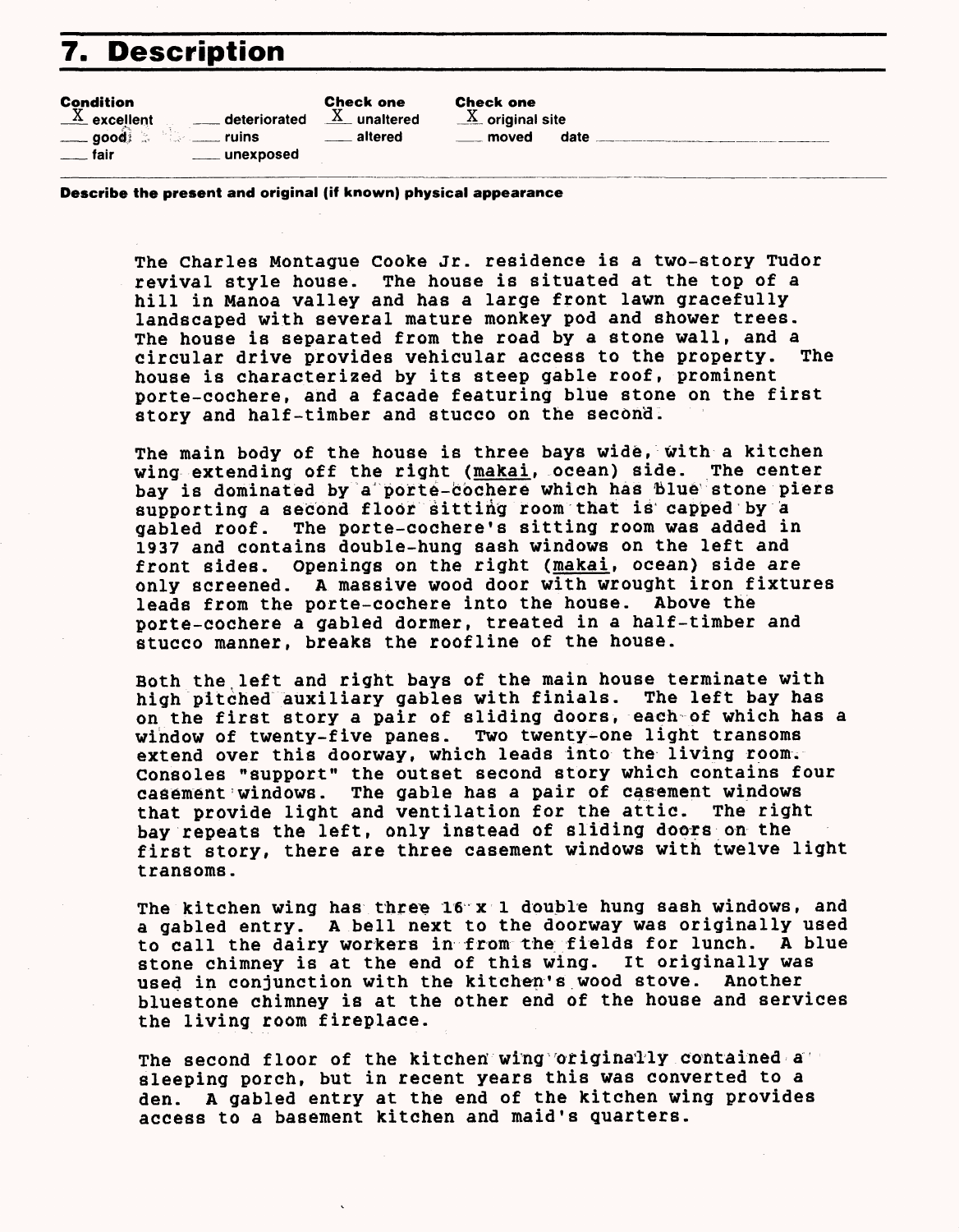# **8. Significance**



とない コリティー

**Statement of Significance (in one paragraph)**

The Charles Montague Cooke Jr. Residence is architecturally significant as an outstanding example of a Tudor revival residence in Hawaii. Its massive blue stone and half-timber and stucco facade lords over its large front lawn and neighborhood in a baronial fashion, making it one of the best known examples of the style in the state. It, along with several other houses in Manoa and Nuuanu valleys, stands as a prime example of this residential form in Hawaii.

Charles Montague Cooke Sr. gave the land on which this house sits and its surrounding acreage to his son in 1902. In 1911, Emory & Webb, a major architectural firm in Honolulu, designed this house, and it stands as one of their major works from this period. Other works of theirs from this time include the Y.M.C.A. (greatly altered) and the First Methodist Church (no longer extant).

The house is also significant for its associations with Dr. Charles Montague,Cooke Jr., and the Cooke family in general. Amos Starr Cooke came to Hawaii in 1837 as a missionary. He founded the firm of Castle & Cooke in 1851, which became one of the "Big Five" sugar companies, which dominated so much of Hawaii's economic, social, and political history up,through World War II. Charles Montague Cooke Jr. was the grandson of Amos Starr Cooke and the son of Charles Montague Cooke. His father was the President of both C. Brewer, another of the "Big Five" firms, and the Bank of Hawaii.

Dr. Charles Montague Cooke Jr. was born in Honolulu in 1874, and attended Punahou and Yale. In 1901 he received his Ph.D. and went to Europe to do, scientific work in London and Paris. In 1902 he returned to Hawaii to work at the Bishop Museum, where he made valuable contributions to the field of  $\mathbb{R}^n$ ,  $\mathbb{R}^n$ malachology, the branch of zoology that deals with mollusks, especially with regards to the study of Hawaiian land snails. He headed a number of scientific expeditions throughout Polynesia and was, the author of 45 scientific works.

The present owner is the grandson of Dr. Charles Montague Cooke Jr.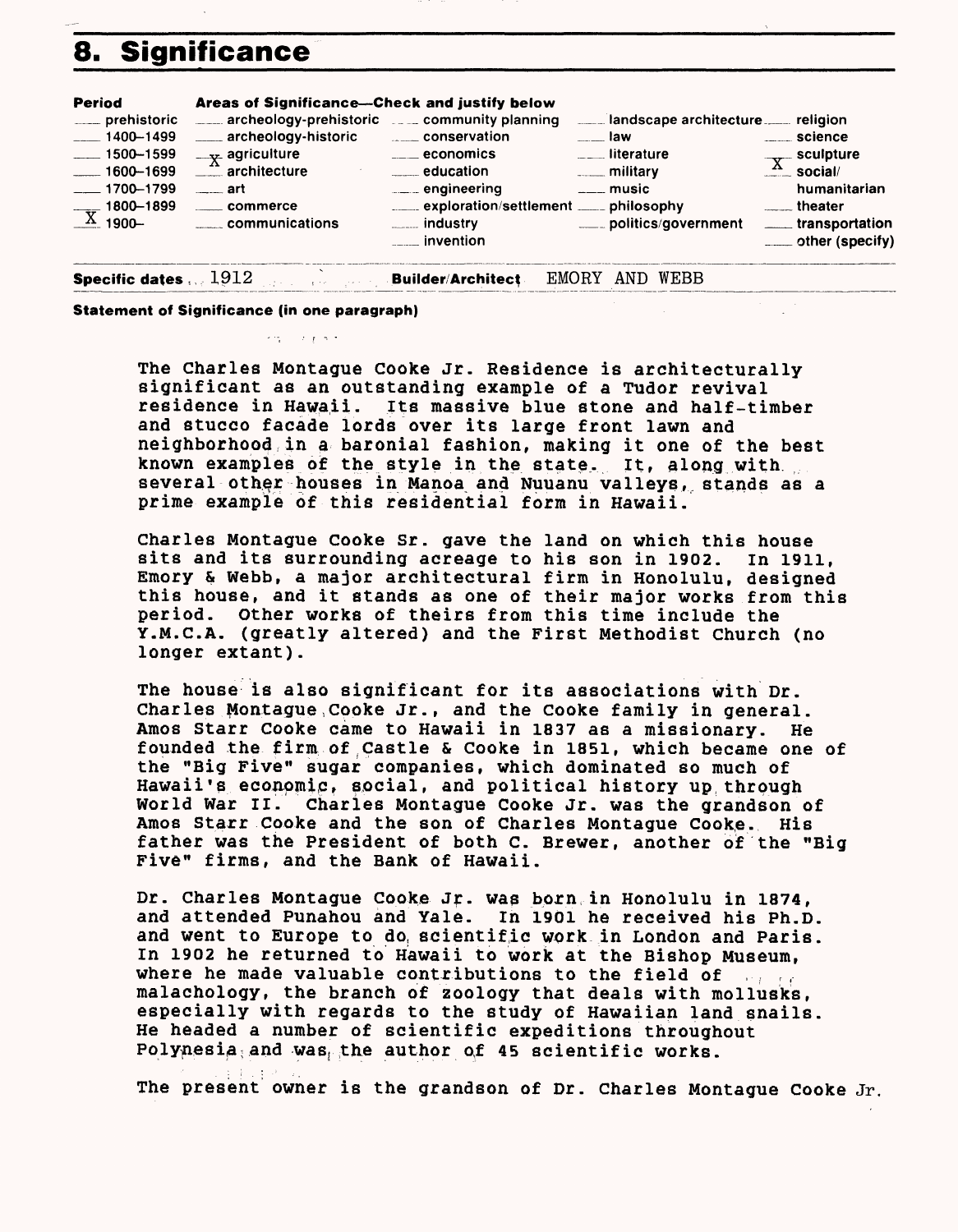# **9. Major Bibliographical References**

FAMILY HISTORY

|                                                                                                                                                                                                                                                                            | 54,437 sq. ft.       |                 |                                                                                                                              |  |
|----------------------------------------------------------------------------------------------------------------------------------------------------------------------------------------------------------------------------------------------------------------------------|----------------------|-----------------|------------------------------------------------------------------------------------------------------------------------------|--|
| Quadrangle name HONOLULU                                                                                                                                                                                                                                                   |                      |                 | Quadrangle scale $1:24000$                                                                                                   |  |
| UTM References                                                                                                                                                                                                                                                             |                      |                 |                                                                                                                              |  |
| A<br>$\mathbf{0}_{1}$<br>6 $\begin{bmatrix} 22 \\ 7 \\ 25 \end{bmatrix}$<br>$\vert 4 \vert$<br>Northing<br>Easting<br>Zone                                                                                                                                                 | 23 5 65 6 4          | в<br>Zone       | <b>Easting</b><br><b>Northing</b>                                                                                            |  |
| С                                                                                                                                                                                                                                                                          |                      | D               |                                                                                                                              |  |
| Е                                                                                                                                                                                                                                                                          |                      | F               |                                                                                                                              |  |
| G                                                                                                                                                                                                                                                                          |                      | н               |                                                                                                                              |  |
| Verbal boundary description and justification                                                                                                                                                                                                                              |                      |                 |                                                                                                                              |  |
|                                                                                                                                                                                                                                                                            |                      |                 | THIS NOMINATION INCLUDES ALL THE PROPERTY OWNED BY MR. AND MRS.<br>SAM COOKE IN 1984, AS DESCRIBED BY TAX MAP KEY 2-9-19:35. |  |
| List all states and counties for properties overlapping state or county boundaries                                                                                                                                                                                         |                      |                 |                                                                                                                              |  |
| state                                                                                                                                                                                                                                                                      | code                 | county          | code                                                                                                                         |  |
| state                                                                                                                                                                                                                                                                      | code                 | county          | code                                                                                                                         |  |
| <b>Form Prepared By</b>                                                                                                                                                                                                                                                    |                      |                 |                                                                                                                              |  |
| organization NA                                                                                                                                                                                                                                                            |                      | date            | SEPTEMBER, 1984                                                                                                              |  |
| street & number                                                                                                                                                                                                                                                            |                      | telephone       |                                                                                                                              |  |
| HONOLULU<br>city or town                                                                                                                                                                                                                                                   |                      | HAWAII<br>state |                                                                                                                              |  |
|                                                                                                                                                                                                                                                                            |                      |                 | 2. State Historic Preservation Officer Certification                                                                         |  |
|                                                                                                                                                                                                                                                                            |                      |                 |                                                                                                                              |  |
|                                                                                                                                                                                                                                                                            |                      |                 |                                                                                                                              |  |
| national                                                                                                                                                                                                                                                                   | <sub>-</sub> __state | $\times$ local  |                                                                                                                              |  |
|                                                                                                                                                                                                                                                                            |                      |                 | As the designated State Historic Preservation Officer for the National Historic Preservation Act of 1966 (Public Law 89-     |  |
| The evaluated significance of this property within the state is:<br>665), I hereby nominate this property for inclusion mithe National Register and certify that it has been evaluated<br>according to the criteria and procedures set forth by the National Park Service. |                      |                 |                                                                                                                              |  |
|                                                                                                                                                                                                                                                                            |                      |                 |                                                                                                                              |  |
| Hr State Historic Preservation Officer signature                                                                                                                                                                                                                           |                      |                 |                                                                                                                              |  |
| DEPUTY STATE HISTORIC PRESERVATION OFFICER<br>title                                                                                                                                                                                                                        |                      |                 | bar 12<br>$_{\text{date}}$ $\mathcal{L}\nu$ $_{\text{ten}}$                                                                  |  |
| For NPS use only                                                                                                                                                                                                                                                           |                      |                 |                                                                                                                              |  |
| I hereby certify that this property is included in the National Register                                                                                                                                                                                                   |                      |                 |                                                                                                                              |  |
| <b>Keeper of the National Register</b>                                                                                                                                                                                                                                     |                      |                 | date $\sqrt{O}$                                                                                                              |  |
| Attest:                                                                                                                                                                                                                                                                    |                      |                 | 1985<br>date                                                                                                                 |  |